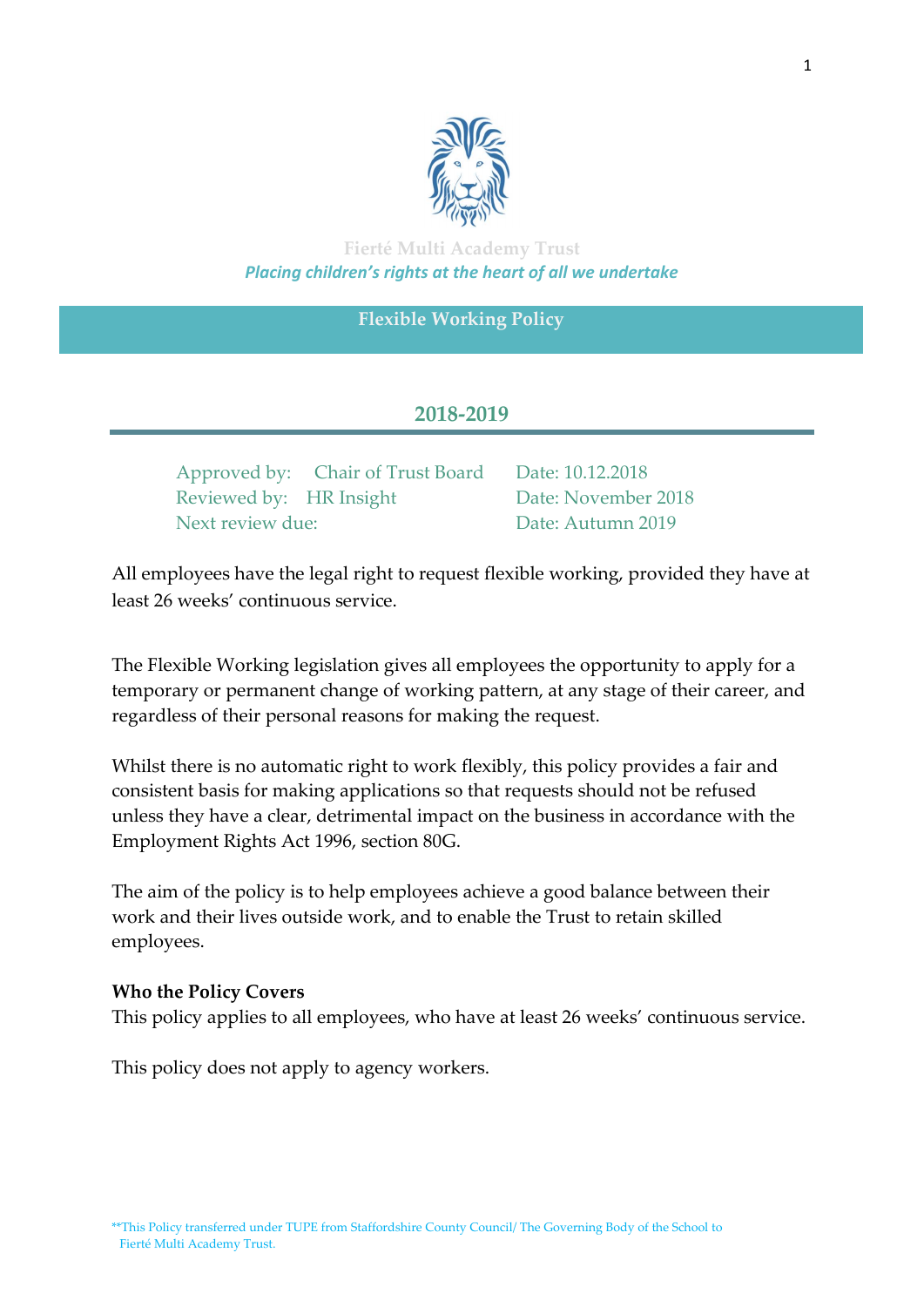# **Policy Provisions**

There are six main work patterns to choose from, but individuals may also combine different options and suggest their own alternatives. By definition, term-time working and job sharing are always coupled with reduced hours.

- Reduced hours working less than a full time schedule with corresponding adjustment to pay and benefits.
- Term-time working working annual hours during school or college term times only.
- Job sharing two individuals sharing the duties of a full time position with a corresponding adjustment to pay and benefits. Job share partners must carry would Employees working this type of arrangement must ensure their health and safety is not compromised by working long hours without adequate breaks, or by working alone in potentially dangerous situations.

# **The Contractual Options**

In most cases flexible working arrangements are agreed at the outset as permanent changes.

In some cases, however, the individual may want to test an arrangement for a trial period before making a long term commitment, or Headteacher may suggest a trial period where the likely business impacts of a proposed working pattern are unclear.

There may be occasions where an individual only needs flexibility for a defined period, in which case a temporary fixed term arrangement may be put in place. There are therefore three contractual options:

- Permanent change to terms and conditions of employment.
- Fixed period change in working pattern of between one and six months, after which individuals can either return to their previous hours/pattern or apply for a permanent flexible working pattern.
- Trial of a new working pattern of between one and three months, after which the working pattern will either end or continue as a permanent contractual change.

### **Making an Application**

The employee must make a dated request in writing to their Headteacher. The application must state:

- That it is a formal application to apply for flexible working/ a formal application to change their work pattern/location;
- The change applied for;
- The date on which they want the change to take place;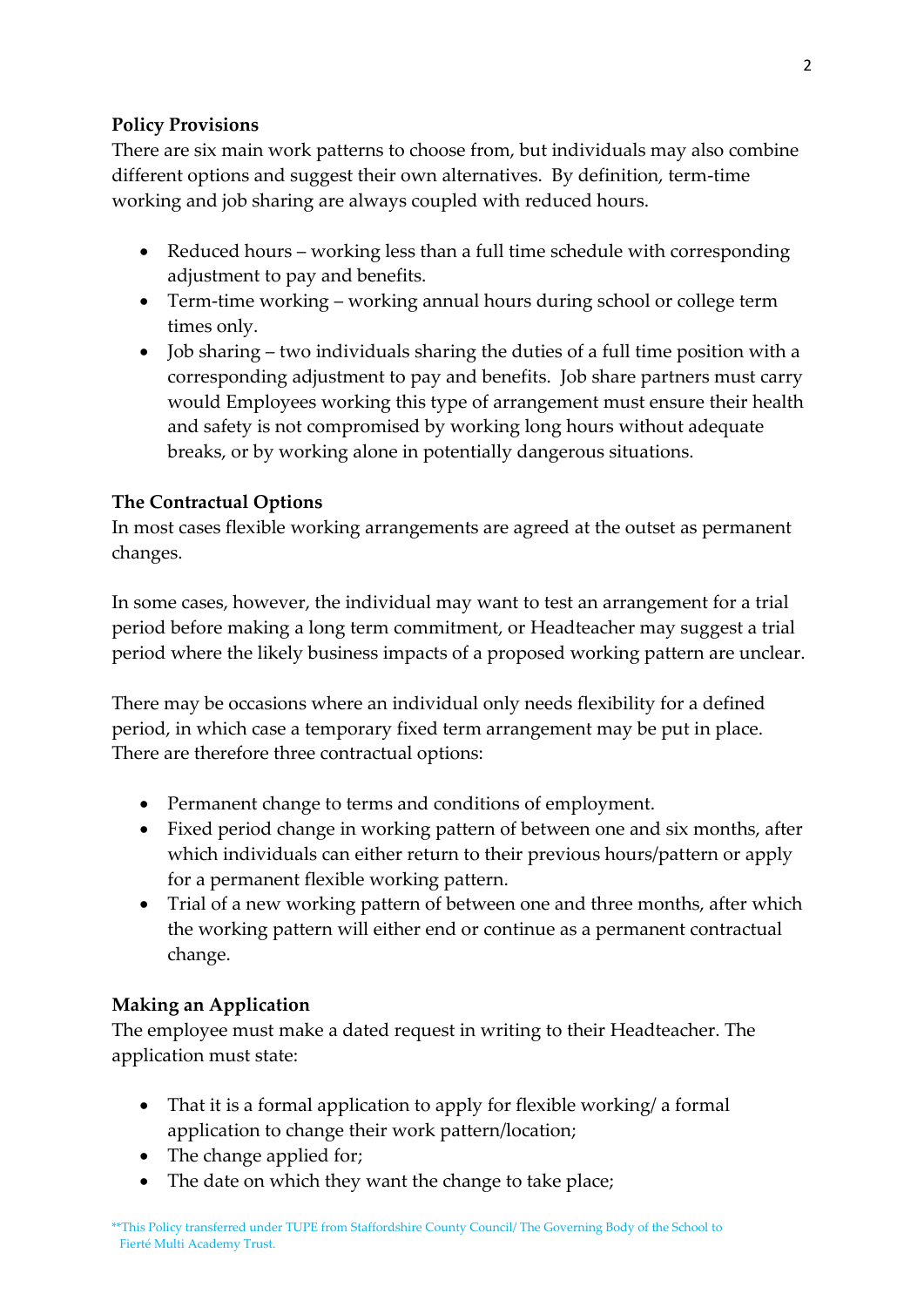- Explain what effect, if any, they think making the change would have for the Trust and how, in their opinion, this effect might be dealt with; and
- Whether they have made a previous application and, if so, when.

Having received the employee's completed application form, the manager will ensure that the employee receives an acknowledgement in writing, and then will have 28 calendar days from receipt of the application form to consider the employee's request.

In considering the request, the Headteacher should meet with the employee to discuss the application in more detail. If the employee cannot attend the meeting they should contact their Headteacher immediately and give reasons. The meeting will be rearranged. If the employee fails to attend a rearranged meeting without good cause the Headteacher will treat the employee's application as having been withdrawn.

The will ensure that the employee is written to and either:

- (a) inform the employee that their request has been approved and state the contract variation agreed to and the date from which it will take effect. At this point the process is complete, or;
- (b) arrange a meeting with the employee to discuss their request.

Where an employee wishes to withdraw a request after it has been submitted, they may do so, in writing.

### **The Decision**

The employee must be told of the decision in writing within 14 calendar days of the meeting.

If a request is accepted on a permanent basis the Headteacher should ensure any necessary changes are made to the employee's payroll record, including the issue of a new statement of employment particulars.

If a trial period is necessary to assess whether the proposed new arrangements would work or not, the employee needs to be informed of the decision. The decision must not only state the period of the trial but also why the request has not been accepted at this stage. If the employee refuses to accept a trial period, they still have a right of appeal.

Sometimes it may be necessary to turn down or postpone a request. Whatever the reason for refusing a request, the manager should keep a record of the date, reason and circumstances of the refusal on file so that it can be reviewed at a later date.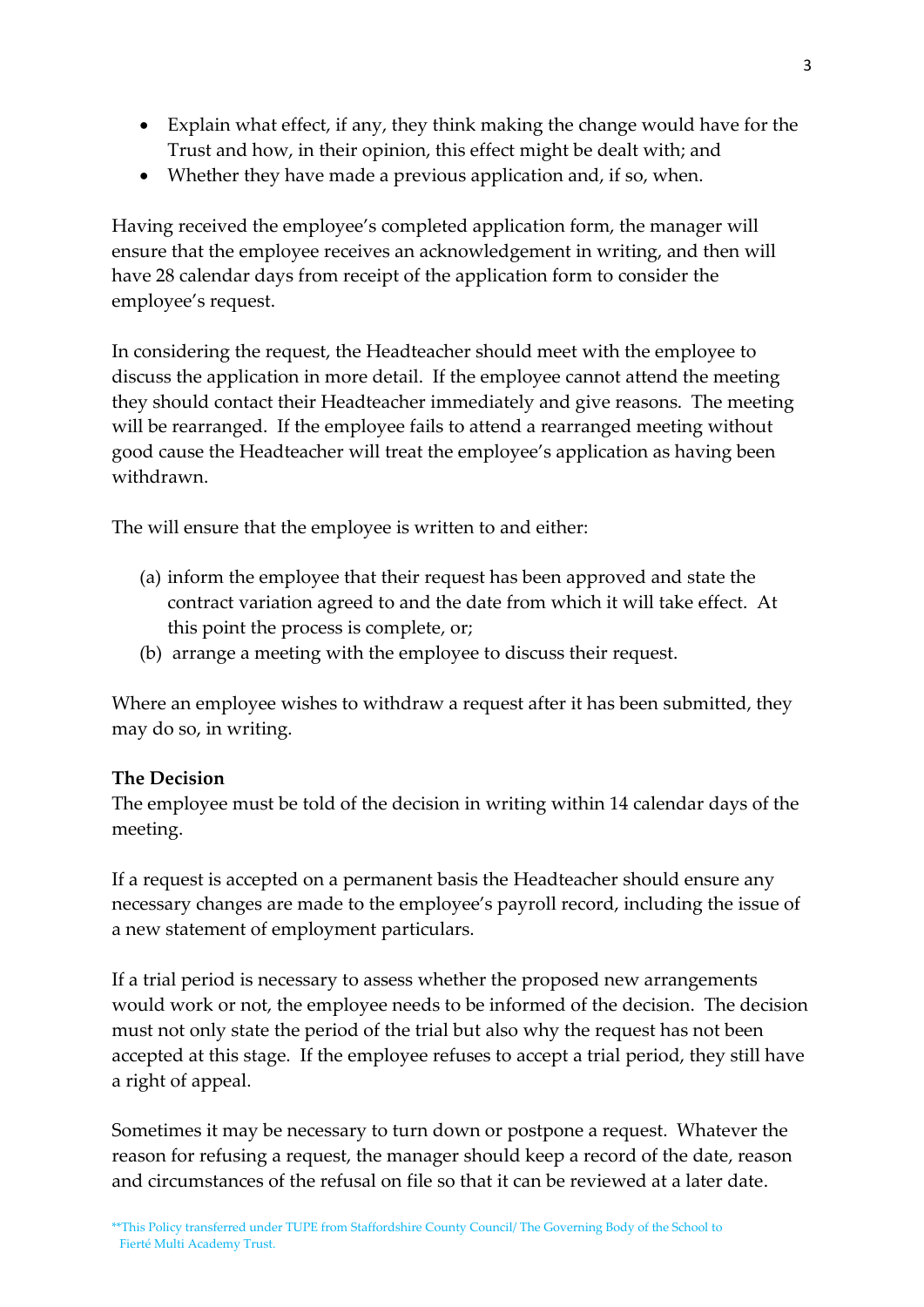If the employee's request is declined, the letter must give reasons for the refusal, set out the appeal process and give them a timescale after which a new request can be considered.

A request to work flexibly should not be declined unless there is a detrimental School Setting impact and after all options of finding a mutually agreed solution have been explored. This includes investigating all feasible options other than the working pattern originally proposed. A decline can only be justified if one or more of the following detrimental School setting impacts are identified:

- Additional costs which are excessive
- Detrimental effect on ability to meet demand
- Inability to reorganise work amongst existing staff
- Inability to recruit additional staff
- Detrimental impact on quality of work produced or individual's normal performance standards
- Planned structural changes that have already been announced

### **Extension of Time**

There may be occasions when it is necessary to seek to extend the time limit for any part of the process. Headteacher must obtain the agreement of the employee to any such extension.

### **Other Considerations**

- The employee must be aware that any change in contract i.e. reduction in hours, reallocation of duties, etc as a result of a successful application could impact upon pension as well as other benefits as applicable. The employee should contact the Pensions team for employees in the Local Government Scheme, or the Teacher Pensions team for employees in the Teachers' Pension Scheme for further information and advice.
- The Headteacher in conjunction with the individual, should discuss the management of health and safety when agreeing flexible/homeworking arrangements and document how any hazards identified are to be controlled within a risk assessment.

### **Appeals**

If, having spoken to their Headteacher an employee disagrees with their flexible working application being declined, they should firstly discuss their concerns with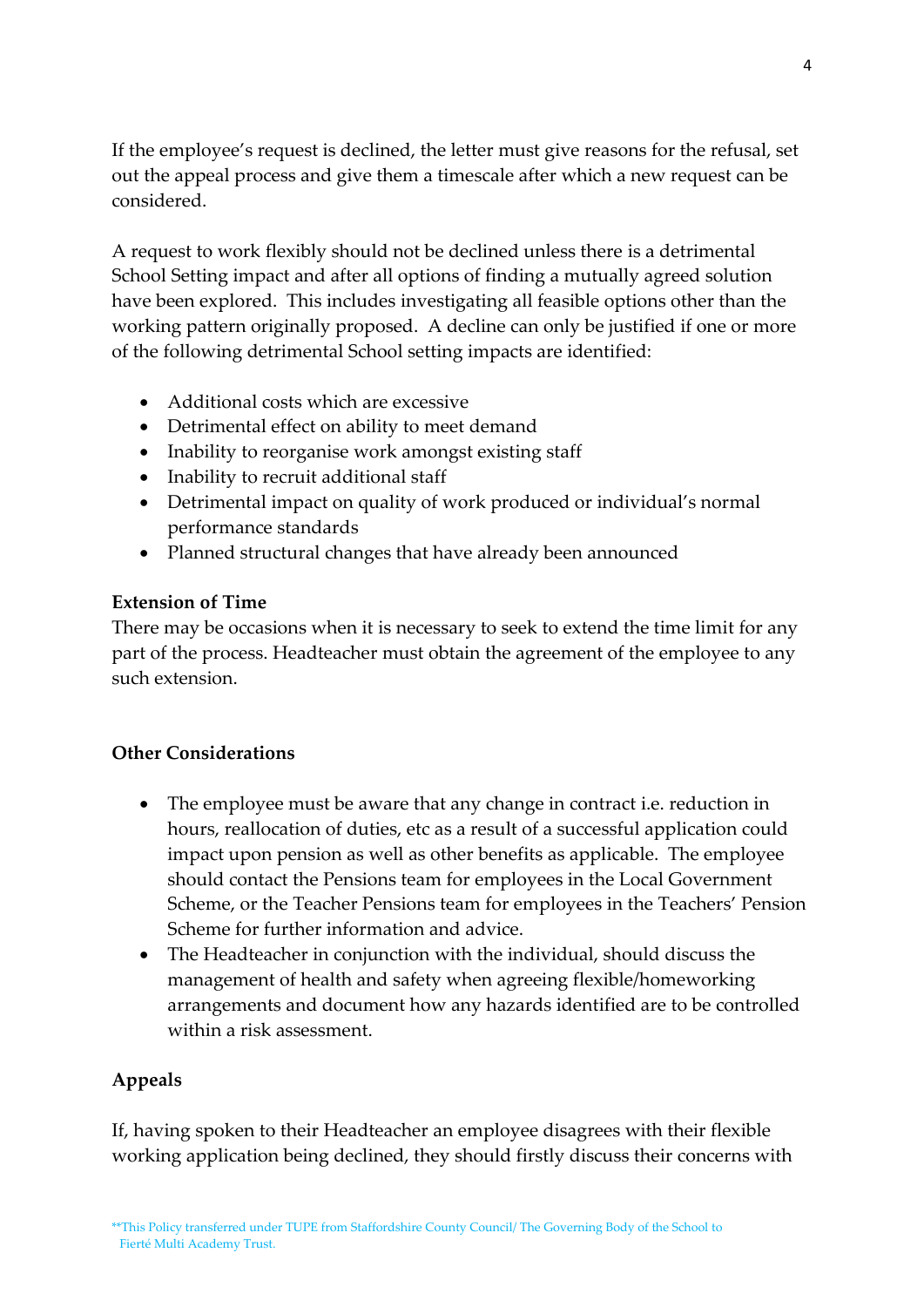their manager. There may be other options that could be considered that would meet both the employee's and the School setting needs.

If the employee feels they have not been treated fairly, they can appeal to the appeals committee of the Local Governing Board.

Once completed, and within 7 calendar days after being notified in writing of the decline of the request, the employee should send the form to their Headteacher, who will then forward it to the person hearing the appeal.

A meeting to discuss the appeal must be held within 14 calendar days of the form being received.

Individuals may arrange to be accompanied to the appeal meeting by a trade union representative or work colleague. The individual's chosen companion may confer and contribute to the meeting, but may not answer questions on the individual's behalf.

The outcome of the appeal must be notified to the individual in writing within 14 calendar days of the meeting taking place. This decision is final.

### **Roles and Responsibilities**

Employee's responsibilities

- To complete their application form as comprehensively and thoroughly as possible, anticipating any potential problems and suggesting solutions where possible to their Headteacher
- To approach the discussions about their application in a creative and flexible way, seeking to achieve an outcome that is a win-win for themselves and the school.
- To be willing to explore all possible alternatives if the first preference working pattern is not feasible.
- To base discussions purely on the business impact of the proposal, not on the personal reasons for making a request.
- To respond constructively to manager requests to discuss changing a current flexible working pattern which is no longer working for the business.
- To contact their Pensions team for further information and advice as applicable.